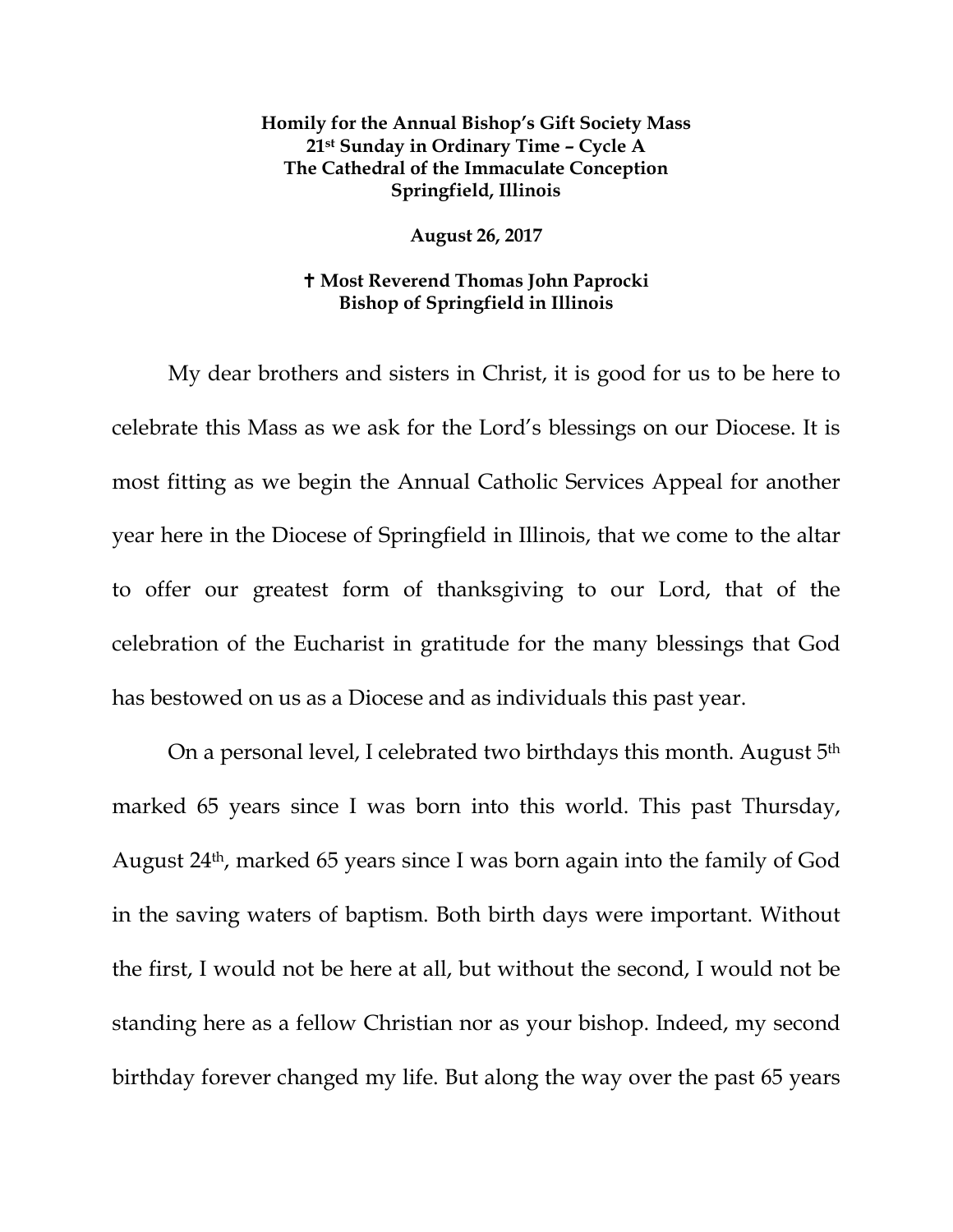I have had to make intentional decisions to continue on the path to the door of eternal life that was opened to me by God's grace. Each one of us must make such intentional decisions to grow in God's grace.

In the Fall of 2015, I published my second pastoral letter, entitled, *Ars Crescendi in Dei Gratia*, Latin for "The Art of Growing in God's Grace." In it, I wrote, "The art of growing in God's grace is the key to growth in the Church. Building a culture of growth in the Church starts with inviting people to experience the love of Jesus Christ."

Over the course of the years leading up to the publication of my pastoral letter, I gave much thought to how we could, as a diocese, begin a process of strategic planning for growth in the Church. The growth envisioned is far more than just a quantitative increase in the number of people or the amount of money available to our parishes and the diocese. It is also essential to ensure that we give significant attention to the quality of the growth as we seek to grow more deeply in holiness.

In my pastoral letter, I said that we must do four things to build a vibrant community of saints:

1. Invite people to join us in prayer, especially Sunday Mass (hospitality);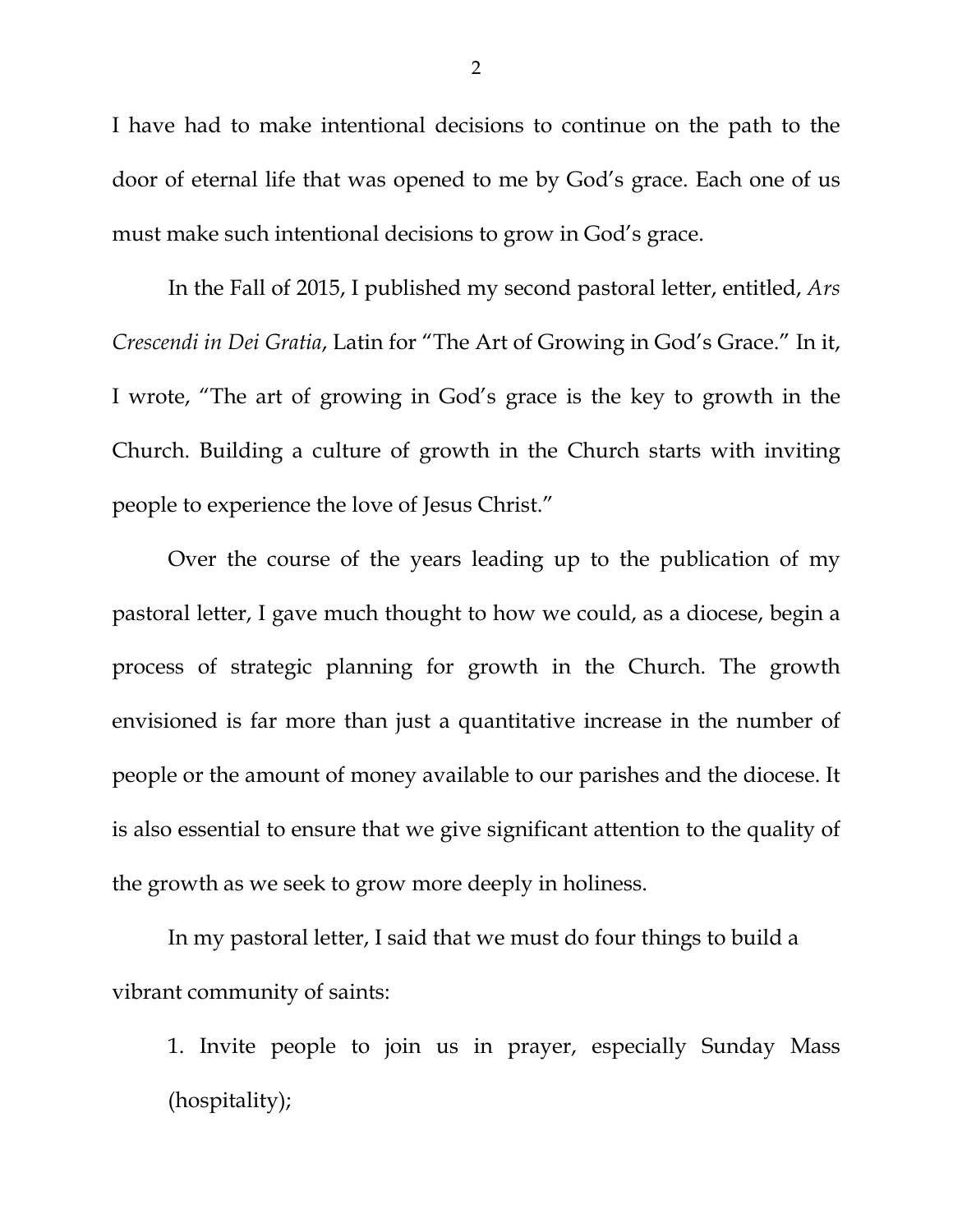2. Study the Bible and learn more about Jesus and our Catholic faith (formation);

3. Provide the sacraments as signs of hope and paths of grace to heaven (prayer); and

4. Serve those in need by practicing charity and justice (service).

The verbs in these four action items correspond to the four pillars of stewardship and discipleship that we have been talking about in our diocese throughout the course of our Fourth Diocesan Synod: hospitality, formation, prayer and service. The Lord is inviting all of us to embrace more fully our call to discipleship out of which necessarily follows a life of stewardship.[1](#page-5-0)

Stewardship recognizes that everything we have comes from God. Stewardship from God's perspective is that He has given us gifts to be used not just selfishly for ourselves, but to be shared with others. Becoming a disciple means making an intentional decision to accept the Lord's call to follow Him and live the discipleship and stewardship way of life.

I am very optimistic about our potential for growth in this diocese. Whether it is through the giving of our time on a parish or diocesan level, through using the gifts and talents that our Lord has bestowed on us to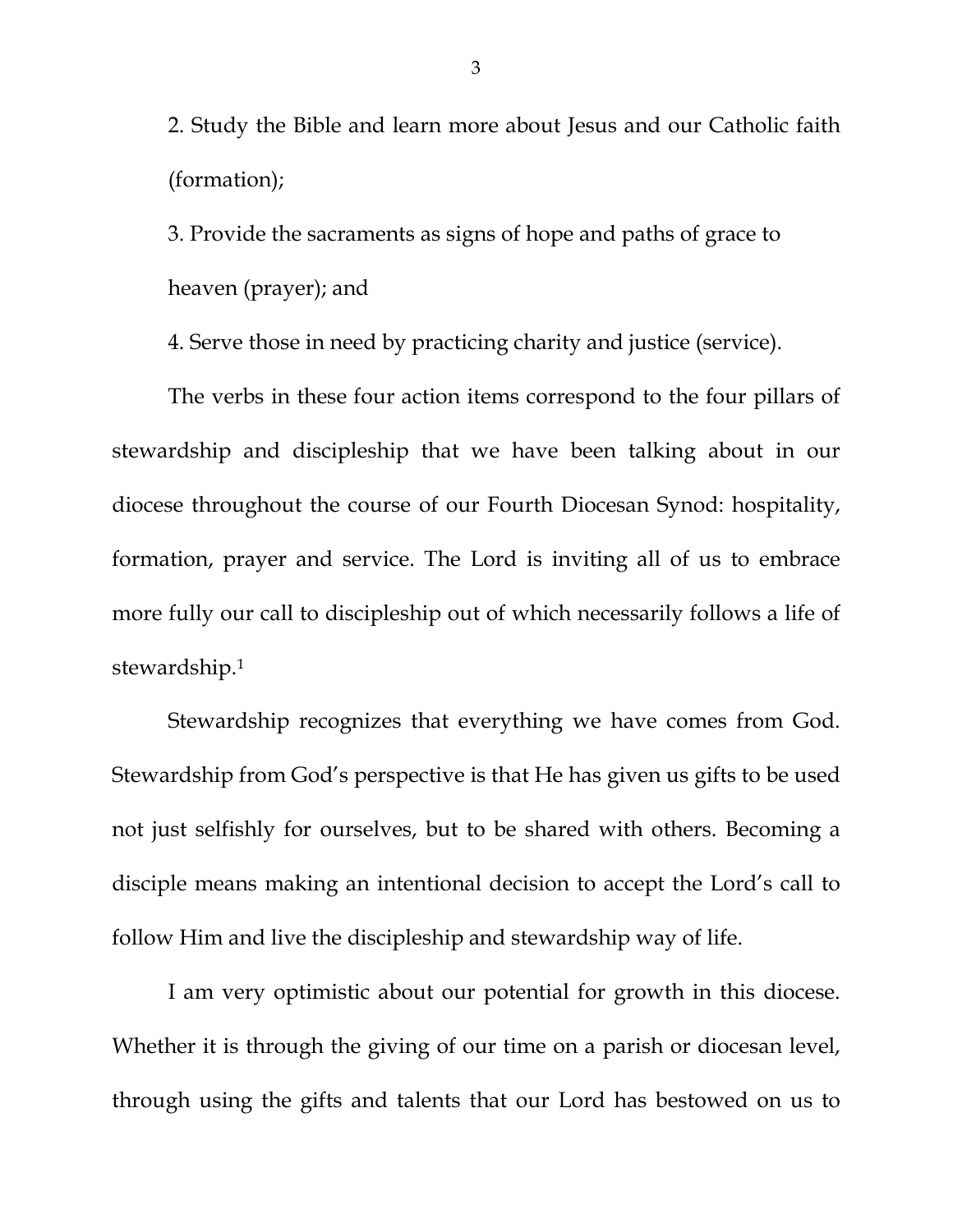build up the kingdom of God on earth, or through the gift of our treasure to financially support the work of the Church in the Diocese of Springfield in Illinois, we are all called to give of ourselves and so live as Christ's disciples in the midst of the world.

Our readings today are very fitting as we contemplate what it means to be a disciple of our Lord and a good steward of the gifts that He has given to us. In our second reading from the letter of Saint Paul to the Romans, Saint Paul makes it quite clear that everything that we have has come to us through divine providence, for all things are "from Him and through Him and for Him."[2](#page-5-1)

Our Gospel reading for today, the twenty-first Sunday in Ordinary Time, presents us with the key question that we must all answer if we are to be intentional disciples of the Lord Jesu. After the disciples have spent some time with Jesus, we hear our Lord first ask them, "Who do people say the Son of Man is?"[3](#page-5-2) They reply with the rumors that were circulating at the time. But then Jesus goes a step further and asks the disciples, "Who do you say that I am?"[4](#page-5-3) Peter replies, "You are Christ, the Son of the Living God."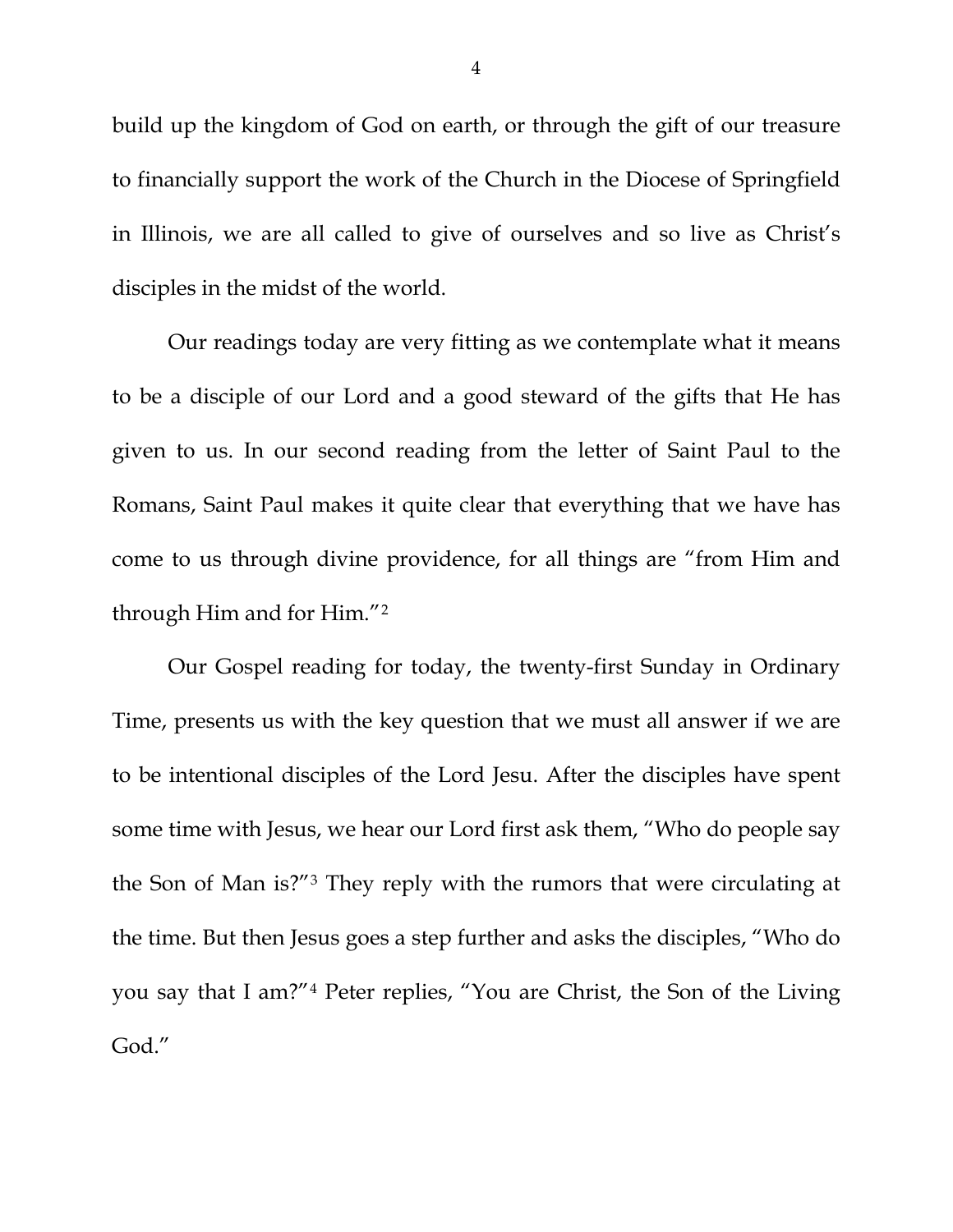Pope Saint John Paul II says that we all know this moment, that we have all experienced a point where "it is no longer sufficient to speak about Jesus by repeating what others have said."[5](#page-5-4) Rather, we must bear witness to Jesus, and through this feel committed to living out the life that our Lord calls us to live. For to be best friends, followers and disciples of our Lord, we must not only answer this question authentically proclaiming that Jesus is indeed the "Christ, the Son of God," we must live out our belief in our daily lives through living a generous life in thanksgiving for all that God has given to us. A person's life, indeed our whole future, "depends on the clear, unequivocal answer . . . to this question."[6](#page-5-5)

In our first reading today from the prophet Isaiah, the servant Eliakim was made the gatekeeper and given the key to the house of David the King because he showed himself to be trustworthy. In the Gospel, Peter is given the keys to the kingdom of heaven because he spoke the spiritual truth that Jesus is "the Christ," our Redeemer, the "Son of the living God."

My dear brothers and sisters in Christ, Eliakim and Peter are not the only believers to have the key that unlocks the door to a strong and generous faith. We are here today to celebrate this most Holy Sacrifice of the Mass because we know that this is the primary way in which we